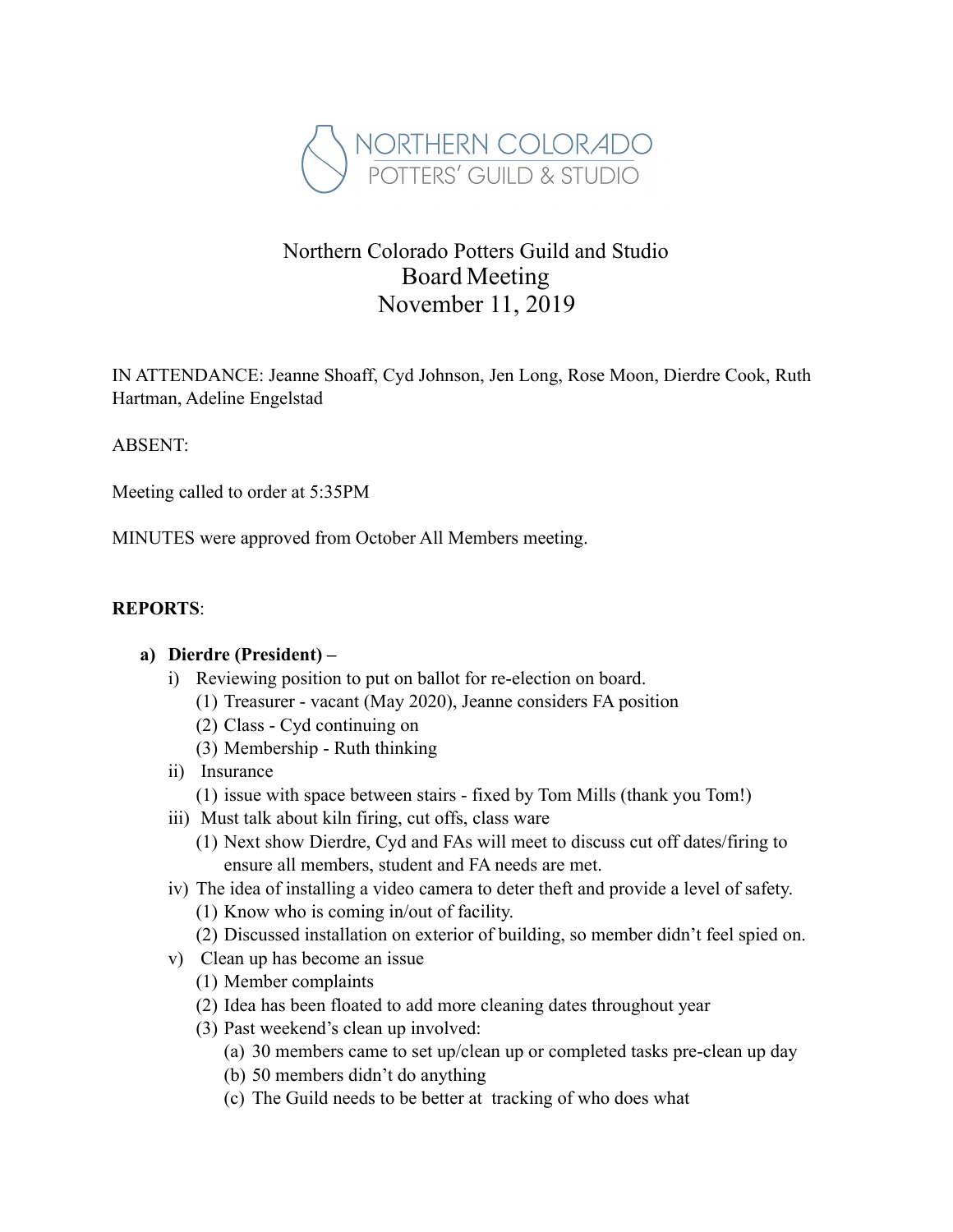- (i) Will help avoid burnout of those who do the work
- (ii) Min of one hour
- (iii)Must be consistent year to year
	- 1. This year was confusing
- (iv) EVERYONE HAS TO HELP, this is a whole Guild effort, not only for those participating in shows.
- (v) Need co-chairs for set up / clean up
	- 1. Task is too large for one person, yet needs to be a cohesive voice
- (vi)Suggestion to sign up genius easy to track
- (vii) Proposal:
	- 1. ALL MEMBERS must participate in both Fall & Spring clean up or be charged \$25.
		- a. Members can decide what option is right for their needs:
			- i. Clean Up/Set Up
			- ii. After show clean up, put back together
			- iii. Arrange with clean up chair to do a job
			- iv. Pay (\$25 toward show related effort)
		- b. Vote: Jeanne makes motion, Dierdre seconds Board votes unanimously to approve

#### **b) Rose (Vice President) –**

- i) Mike came in to look at gas and raku kilns (1) Will give bid by next meeting
- ii) Still looking for pyrometer
- iii) New recycled bin for indoors ordered
- iv) Will get throwing sink fixed after show
- v) Gloria sent email about cutting shelves, yet shelves are gone.
	- (1) Dierdre will send an email to members asking if anyone knows what happened
		- (a) It was suggested that a member may have took it upon themselves to help by cutting shelves.

#### **c) Jeanne (Treasurer) –**

- i) The Guild is \$6255 in the red
- ii) Overall goal is to generate \$8500 from Holiday Show giving the Guild a \$6500 profit
- iii) Social media is rocking
- iv) Classes are doing great!
	- (1) Class profit was projected to be \$8500, profit is actually \$13,000
- v) One person in arrears, coming with check
- vi) Last several months, people paying regularly.
	- (1) Cyd brought up idea of paying with Venmo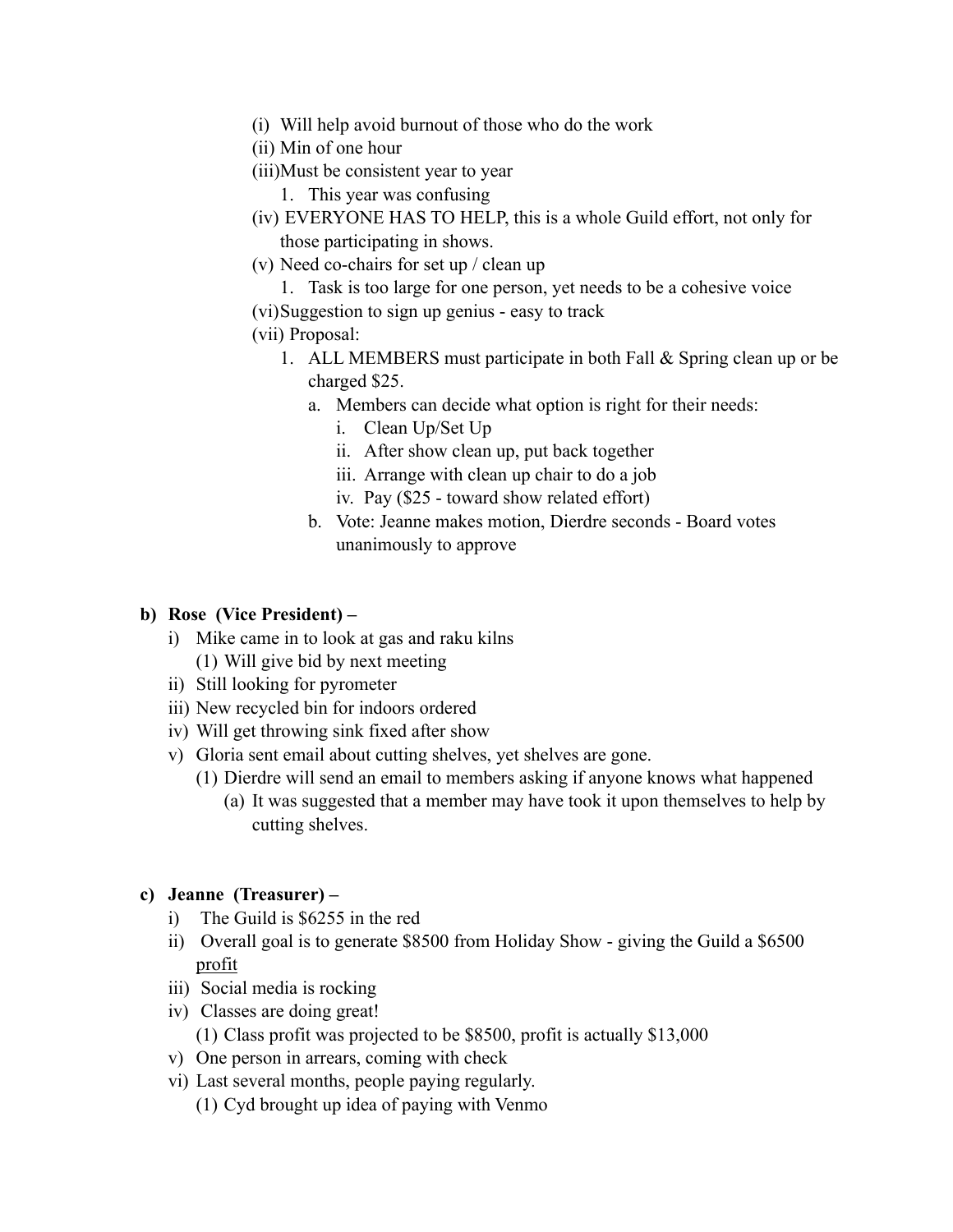- vii)\$77,549.87 in reserves currently
- viii) Once taxes go up, the Guild needs to come to agreement on how to make up balance.
- ix) Lease expires December 2020

#### **d) Cyd (Class Chair) –**

- i) New signup is going well
- ii) Classes are almost full for January
- iii) Cyd will make something for show to announce classes/waiting list
- iv) Laura is getting Rose's workshop up on website
- v) Looking at more workshops
	- (1) December
		- (a) Rose's workshop
		- (b) Empty bowls event
	- (2) January
		- (a) Bookclub Gentlemen in Moscow
			- (i) Throw and chat about a book
			- (ii) Community building activity
- vi) Laura Poe has been donating her time to improve the Guild so much (graphic design, logo, bookings page, etc)
	- (1) \$300 was budgeted for graphic design
		- (a) would like to offer her a gift as a big thank you
		- (b) Cyd suggests: Diamond pads from Amazon
	- (2) Vote to gift Laura diamond pads (no more than \$100 to be spent) as a thank you unanimously approved by board

#### **e) Adeline (Marketing Chair) –**

- i) Marketing has spent \$150 on social media post boosts (1) image boosts are doing better than event boosts (2) will continue small boosts
- ii) To reach new people marketing should try all new avenues to reach new demographics
- iii) Adeline added Laura Poe to Instagram and Facebook admin. to post content during show
	- (1) Suggested to ask younger members if they would like to help in this way
	- (2) Give members opportunity to use their skills and know how with social media
- iv) Jeanne added Holiday Show on Downtown Ft Collins calendar
- v) Google ad 70 people clicked!
- vi) Website is working well
	- (1) A few grumblings, but mostly supportive feedback
	- (2) Any negative feedback re: website or classes should be directed to Marketing and/ or Class chairs (Adeline and Cyd)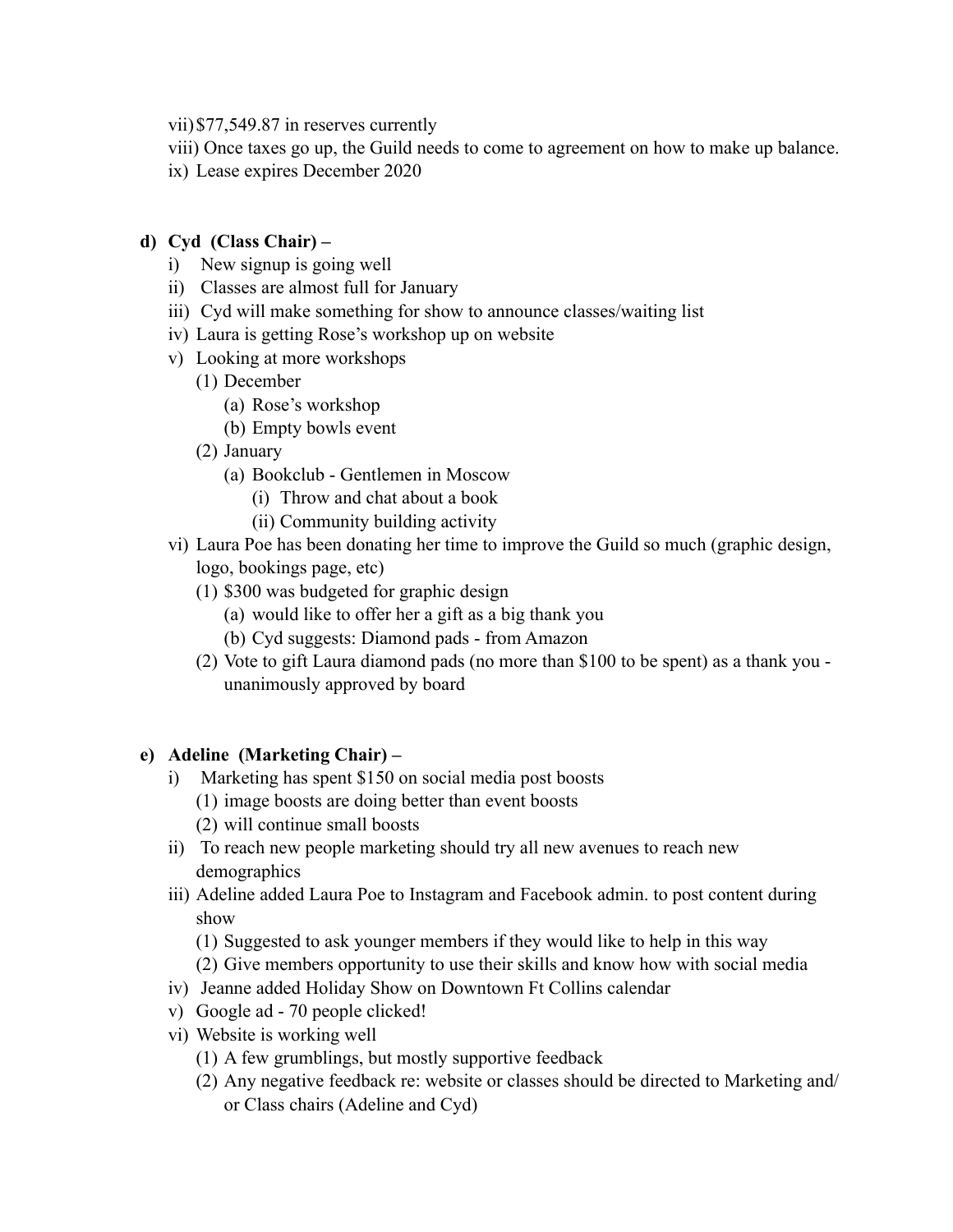vii)iPad for email /address signup for show

viii) Adeline is emailing list 'day of show' as a reminder to attend show.

#### **f) Ruth (Membership Chair) –**

- i) Some members have left, haven't filled yet will wait for show to be over
	- (1) Will bring on 4 members after show
- ii) Insurance brought up liability of having children here
	- (1) Board reviews current Rules and Reg.
		- (a) Makes decision to combine and reword section B & C under General Use and Misc. (XIII - B) in the Rules and Regs.
			- (i) Agreed verbiage is as follows:
				- 1. "Guild facilities are not to be used by individual members' helpers, their apprentices, friends or family, without expressed permission from the Board. For safety reasons, members are not to bring small children or pets without expressed permission from the Board. Any children under the age of 15 are not allowed to use or play on equipment (wheels, slab roller, kilns, etc)"
- iii) New members under provisional status that are not fulfilling obligations will be talked to and given warning and tasks to help them complete their duties.

### **ACTION ITEMS HELD FROM PREVIOUS MONTHS**:

- 1. Raku shed \$1500 for prefab shed not installed
- Ask Tom Mills for his opinion
- If under a certain size, does not need permit
- Need to return gas tanks that are expired
	- Rose will ask
- Must talk more to landlord
- 2. Rules and Regulations passed unanimously
- Jen will email out to members
- 3. iPad not useful for classes now that everything is on website
- Will be useful for:
	- clay sales
	- track people for show/gather emails/addresses

### **ACTION ITEMS TO BE REVISITED NEXT MONTH:**

- 1. Bring in realtor to gather information about buying facility vs renting
- 2. By-laws final review
- 3. Policy for guests to use facilities private vs non-profit